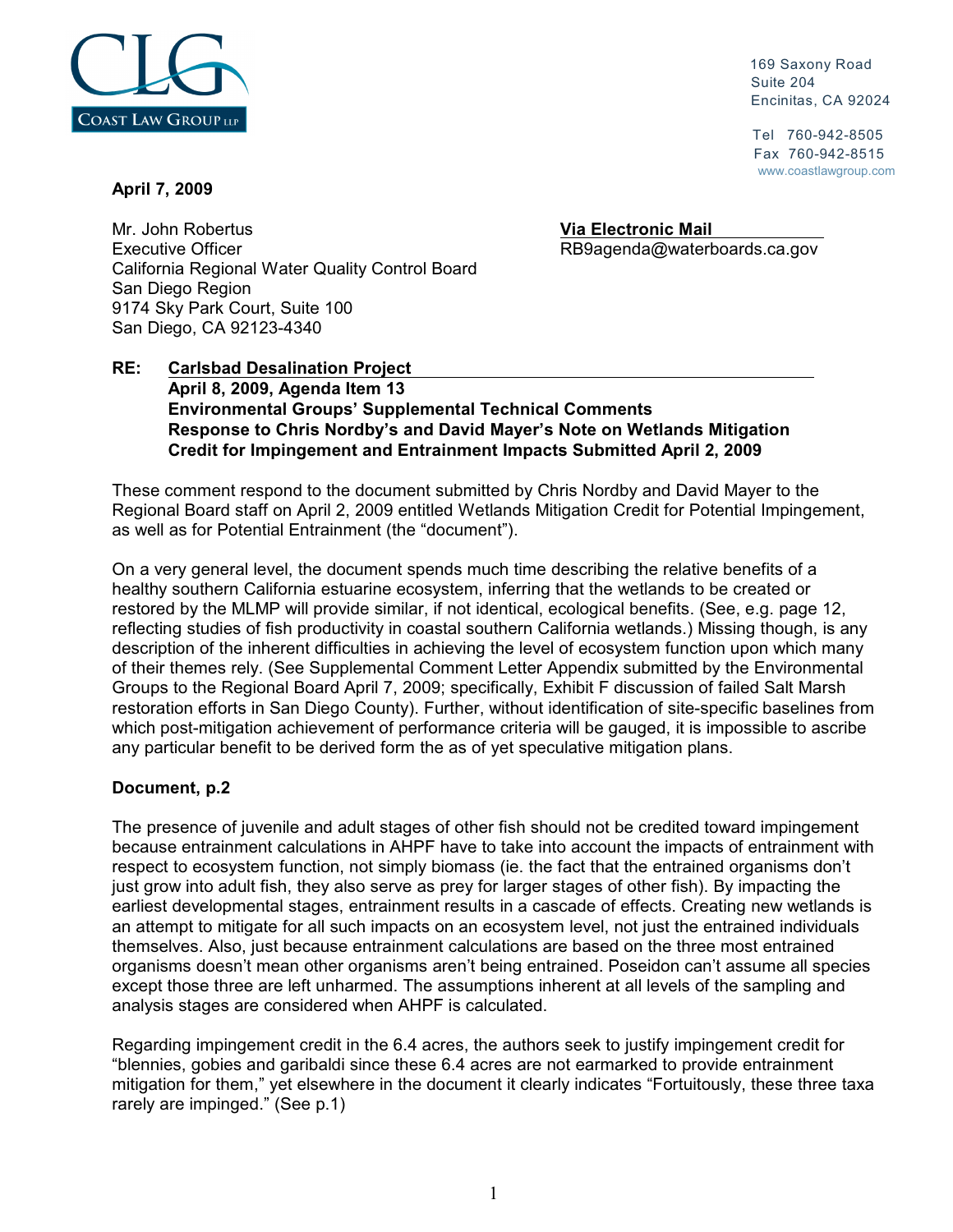Regarding adequacy of impingement mitigation, the 1715.5kg/year biomass production calculated by Nordby, based on Allen's figures is still flawed for the same reason stated by Raimondi (Raimondi at 2) – the estimate of productivity is based on species that are entrained and completely excludes species that have no larval phase. "Hence there is no basis to estimate increased productivity (if any) of the created or restored wetland areas for species not entrained." (Raimondi at 2).

Further, the calculations, to the extent they are based upon the 49 acre figure of Phase I & II combined improperly assume that Phase II construction is a certainty. The figures should reflect a maximum of 37 acres unless Poseidon is committing to construct both Phases at this time.

# **Document, p.3**

 $\overline{a}$ 

Regarding the assertion that no compensatory mortality is assumed, even assuming the proportional loss calculations were accurate and able to account for loss across all life stages, this would only be true for the three species upon which those calculations were based. In other words, it would not be true for all entrained species.

# **Document, p.4**

The document states that not all species detected have commercial or recreational value but mitigation compensates for all species anyway. First of all, this isn't true if they're mitigating for entrainment impacts to only 3 species and for impingement for other species. Second, 13142.5 doesn't say anything about minimizing intake and mortality to commercial or recreational value fish only. (See also, Boesh and Turner quote, p. 8)

## **Document, p.10**

The document's discussion of in-kind mitigation is misleading. While a mitigation effort may very well replace the same biomass of the species lost from the project, it does not follow that production of that biomass in a far-away, hydrologically distinct watershed replaces the ecosystem function impacts of the entrained individuals. This is in part why high levels of statistical confidence (typically 95%) are required when determining mitigation obligations. Studies confirm that restored and created wetlands often do not succeed as contemplated at the permitting stage, and therefore the developer must over-compensate to truly achieve a "no net loss" of wetland function.

## **Document, p.12**

Footnote 31 reflects that certain "specific biological attributes (e.g. species densities, vegetation cover, etc.)" will result from the MLMP compliance with stated general performance standards. The MLMP is insufficiently specific with respect to proposed mitigation sites to conclude any assemblage of taxa will result, and as such, the entire discussion of likely impingement mitigation success is undermined.

## **Document, pp. 13-16**

Continued reliance upon Allen's 30 year old report reflects the need for updated baseline data